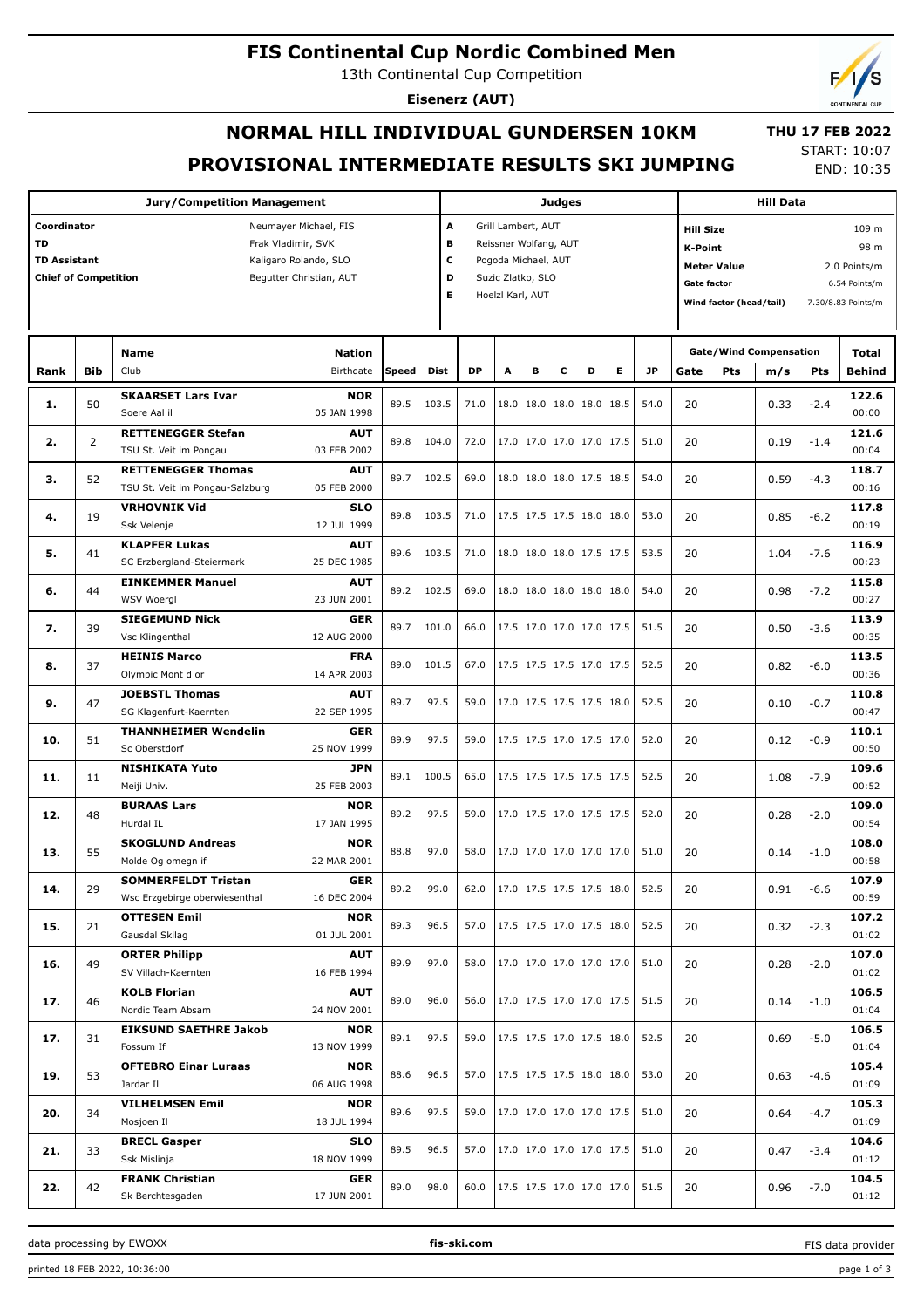# **FIS Continental Cup Nordic Combined Men**

13th Continental Cup Competition

**Eisenerz (AUT)**



## **NORMAL HILL INDIVIDUAL GUNDERSEN 10KM**

#### **THU 17 FEB 2022**

## **PROVISIONAL INTERMEDIATE RESULTS SKI JUMPING**

START: 10:07 END: 10:35

|      |                | Name                                                    | <b>Nation</b>       |       |      |           |                          |                          |   |   |   |      | <b>Gate/Wind Compensation</b> | Total   |         |               |
|------|----------------|---------------------------------------------------------|---------------------|-------|------|-----------|--------------------------|--------------------------|---|---|---|------|-------------------------------|---------|---------|---------------|
| Rank | Bib            | Club                                                    | Birthdate           | Speed | Dist | <b>DP</b> | A                        | в                        | c | D | Е | JP.  | Gate<br><b>Pts</b>            | m/s     | Pts     | Behind        |
|      |                | <b>VRBEK Uros</b>                                       | <b>SLO</b>          |       |      |           |                          |                          |   |   |   |      |                               |         |         | 104.1         |
| 23.  | $\overline{4}$ | Ssk Smartno na pohorju                                  | 01 APR 2003         | 89.1  | 93.5 | 51.0      |                          | 16.5 16.5 17.0 17.0 17.0 |   |   |   | 50.5 | 20                            | $-0.30$ | 2.6     | 01:14         |
|      |                | <b>RAINER Marc Luis</b>                                 | <b>AUT</b>          |       |      |           |                          |                          |   |   |   |      |                               |         |         | 103.9         |
| 24.  | 43             | SK Saalfelden-Salzburg                                  | 22 SEP 1999         | 88.6  | 98.0 | 60.0      |                          | 17.0 16.5 16.5 16.5 16.0 |   |   |   | 49.5 | 20                            | 0.77    | $-5.6$  | 01:15         |
| 25.  | 30             | <b>LEV Samuel</b>                                       | AUT                 | 89.1  | 97.5 | 59.0      |                          | 17.0 16.5 16.5 16.0 17.0 |   |   |   | 50.0 | 20                            | 0.71    | $-5.2$  | 103.8         |
|      |                | Sz Velden                                               | 09 JAN 2003         |       |      |           |                          |                          |   |   |   |      |                               |         |         | 01:15         |
| 26.  | $\mathbf{1}$   | <b>WALCHER Paul</b>                                     | <b>AUT</b>          | 89.5  | 96.0 | 56.0      |                          | 17.0 17.5 17.5 18.0 17.5 |   |   |   | 52.5 | 20                            | 0.73    | $-5.3$  | 103.2         |
|      |                | Wsv Ramsau                                              | 30 APR 2005         |       |      |           |                          |                          |   |   |   |      |                               |         |         | 01:18         |
| 27.  | 56             | <b>LANGE Jakob</b>                                      | GER                 | 89.7  | 92.5 | 49.0      |                          | 16.0 16.5 16.5 17.5 17.0 |   |   |   | 50.0 | 20                            | $-0.09$ | 0.8     | 99.8          |
|      |                | WSV Kiefersfelden                                       | 05 AUG 1995         |       |      |           |                          |                          |   |   |   |      |                               |         |         | 01:31         |
| 28.  | 27             | <b>KARHUMAA Waltteri</b>                                | FIN                 | 89.2  | 94.5 | 53.0      |                          | 17.0 17.0 17.0 16.5 17.5 |   |   |   | 51.0 | 20                            | 0.63    | $-4.6$  | 99.4          |
|      |                | Ounasvaara Ski club                                     | 07 JUN 2002         |       |      |           |                          |                          |   |   |   |      |                               |         |         | 01:33         |
| 28.  | 18             | <b>SCHOENFELD Nick</b>                                  | <b>GER</b>          | 89.1  | 96.5 | 57.0      |                          | 16.5 16.5 16.5 15.5 15.0 |   |   |   | 48.5 | 20                            | 0.83    | $-6.1$  | 99.4          |
|      |                | Vsc Klingenthal                                         | 07 JUN 2004         |       |      |           |                          |                          |   |   |   |      |                               |         |         | 01:33         |
| 30.  | 26             | <b>ANDREWS Grant</b>                                    | <b>USA</b>          | 89.1  | 93.5 | 51.0      |                          | 17.0 17.0 17.0 17.5 17.5 |   |   |   | 51.5 | 20                            | 0.46    | $-3.4$  | 99.1          |
|      |                | Steamboat Springs Winter Sports C<br><b>TYRODE Mael</b> | 03 DEC 1997         |       |      |           |                          |                          |   |   |   |      |                               |         |         | 01:34         |
| 31.  | 38             | S.C les fourgs                                          | FRA<br>31 JUL 2000  | 89.4  | 95.0 | 54.0      |                          | 17.0 16.5 17.0 17.0 17.0 |   |   |   | 51.0 | 20                            | 1.14    | $-8.3$  | 96.7<br>01:44 |
|      |                | <b>STANONIK Erazem</b>                                  | <b>SLO</b>          |       |      |           |                          |                          |   |   |   |      |                               |         |         | 96.4          |
| 32.  | 22             | SSK NORICA ZIRI                                         | 23 JAN 2002         | 89.5  | 92.0 | 48.0      |                          | 16.0 16.0 16.0 16.5 16.0 |   |   |   | 48.0 | 20                            | $-0.05$ | 0.4     | 01:45         |
|      |                | <b>MACH David</b>                                       | GER                 |       |      |           |                          |                          |   |   |   |      |                               |         |         | 95.7          |
| 33.  | 54             | Tsv Buchenberg                                          | 14 MAY 2000         | 88.5  | 93.0 | 50.0      |                          | 17.0 17.0 17.0 17.0 17.0 |   |   |   | 51.0 | 20                            | 0.72    | $-5.3$  | 01:48         |
|      |                | <b>OBERMEYR Fabio</b>                                   | <b>AUT</b>          |       |      |           |                          |                          |   |   |   |      |                               |         |         | 95.1          |
| 34.  | 45             | <b>WSC Bad Mitterndorf</b>                              | 08 AUG 2000         | 89.2  | 92.0 | 48.0      |                          | 16.5 17.0 17.0 17.0 17.0 |   |   |   | 51.0 | 20                            | 0.53    | $-3.9$  | 01:50         |
|      |                | <b>REITER Severin</b>                                   | <b>AUT</b>          |       |      |           |                          |                          |   |   |   |      |                               |         |         | 93.9          |
| 35.  | 25             | SC Bischofshofen                                        | 30 JAN 2004         | 88.9  | 91.0 | 46.0      |                          | 16.5 16.5 16.5 16.5 17.0 |   |   |   | 49.5 | 20                            | 0.22    | $-1.6$  | 01:55         |
|      |                | <b>MERILAINEN Eelis</b>                                 | FIN                 |       |      |           |                          |                          |   |   |   |      |                               |         |         | 91.3          |
| 36.  | 15             | Jyvaskylan Hiihtoseura                                  | 17 APR 2004         | 89.0  | 93.0 | 50.0      |                          | 16.5 16.5 16.5 17.0 17.5 |   |   |   | 50.0 | 20                            | 1.19    | $-8.7$  | 02:05         |
| 37.  | 23             | <b>MICHAUD Tom</b>                                      | FRA                 | 89.1  | 87.5 | 39.0      |                          | 16.0 16.0 16.0 16.5 16.5 |   |   |   | 48.5 | 20                            | $-0.25$ | 2.2     | 89.7          |
|      |                | Union Sportive lamoura                                  | 11 NOV 2001         |       |      |           |                          |                          |   |   |   |      |                               |         |         | 02:12         |
| 38.  | 20             | NAKAZAWA Takuya                                         | JPN                 | 88.4  | 89.5 | 43.0      |                          | 16.5 16.5 16.5 17.0 17.0 |   |   |   | 50.0 | 20                            | 0.63    | $-4.6$  | 88.4          |
|      |                | Iiyama High School                                      | 28 APR 2003         |       |      |           |                          |                          |   |   |   |      |                               |         |         | 02:17         |
| 39.  | 17             | <b>GILBERTSON Gunnar</b>                                | <b>USA</b>          | 89.1  | 93.0 | 50.0      |                          | 15.0 14.5 14.5 15.5 15.0 |   |   |   | 44.5 | 20                            | 0.89    | $-6.5$  | 88.0          |
|      |                | Steamboat Springs Winter Sports C                       | 19 JAN 2003         |       |      |           |                          |                          |   |   |   |      |                               |         |         | 02:18         |
| 40.  | 9              | NARITA Atsushi                                          | <b>JPN</b>          | 88.5  | 88.5 | 41.0      |                          | 15.0 16.5 15.5 16.0 16.0 |   |   |   | 47.5 | 20                            | 0.69    | $-5.0$  | 83.5          |
|      |                |                                                         | 07 JUL 2005         |       |      |           |                          |                          |   |   |   |      |                               |         |         | 02:36         |
| 41.  | 14             | <b>KERSTING Lenard</b>                                  | GER                 | 89.5  | 89.5 | 43.0      |                          | 16.5 16.5 17.0 16.5 17.0 |   |   |   | 50.0 | 20                            | 1.40    | $-10.2$ | 82.8<br>02:39 |
|      |                | Sk Winterberg                                           | 17 APR 2002         |       |      |           |                          |                          |   |   |   |      |                               |         |         | 82.4          |
| 42.  | 36             | <b>MARIOTTI Domenico</b><br>C.S. ESERCITO               | ITA.<br>09 OCT 2001 | 89.0  | 86.5 | 37.0      |                          | 15.0 16.0 16.0 16.0 16.0 |   |   |   | 48.0 | 20                            | 0.35    | $-2.6$  | 02:41         |
|      |                | <b>LANKINEN Jarkko</b>                                  | <b>FIN</b>          |       |      |           |                          |                          |   |   |   |      |                               |         |         | 81.9          |
| 43.  | $\overline{7}$ | Tampereen Pyrintoe                                      | 13 MAR 2002         | 88.7  | 86.5 | 37.0      |                          | 15.5 16.0 16.0 16.5 16.5 |   |   |   | 48.5 | 20                            | 0.49    | $-3.6$  | 02:43         |
|      |                | <b>RADOVAN Stefano</b>                                  | ITA                 |       |      |           |                          |                          |   |   |   |      |                               |         |         | 80.5          |
| 44.  | 28             | GRUPPO SCIATORI FIAMME GIALLE                           | 26 APR 2003         | 88.8  | 86.0 | 36.0      |                          | 16.0 16.0 16.5 16.5 16.5 |   |   |   | 49.0 | 20                            | 0.61    | $-4.5$  | 02:48         |
|      |                | <b>KOSTNER Aaron</b>                                    | ITA                 |       |      |           |                          |                          |   |   |   |      |                               |         |         | 79.1          |
| 45.  | 32             | GRUPPO SPORTIVO FIAMME ORO                              | 08 JUL 1999         | 88.9  | 85.5 | 35.0      |                          | 16.0 16.5 16.5 16.5 16.5 |   |   |   | 49.5 | 20                            | 0.74    | $-5.4$  | 02:54         |
|      |                | <b>KOHLBERGER Lukas</b>                                 | CZE                 |       |      |           |                          |                          |   |   |   |      |                               |         |         | 78.6          |
| 46.  | 16             | Dukla Liberec                                           | 13 MAR 2002         | 89.0  | 87.0 | 38.0      |                          | 16.0 16.0 16.0 16.0 16.0 |   |   |   | 48.0 | 20                            | 1.01    | $-7.4$  | 02:56         |
|      |                | <b>TIETAVAINEN Arsi</b>                                 | <b>FIN</b>          |       |      |           |                          |                          |   |   |   |      |                               |         |         | 76.3          |
| 47.  | 24             | Kiteen Urheilijat                                       | 04 JAN 2004         | 89.3  | 84.0 | 32.0      |                          | 16.0 16.0 16.0 16.5 16.5 |   |   |   | 48.5 | 20                            | 0.57    | $-4.2$  | 03:05         |
|      |                | YAMAKAWA Reo                                            | JPN                 | 88.2  | 82.0 | 28.0      | 15.0 15.5 15.5 16.5 16.5 |                          |   |   |   | 47.5 |                               |         |         | 73.0          |
| 48.  | 3              | Arai High School                                        | 02 DEC 2004         |       |      |           |                          |                          |   |   |   |      | 20                            | 0.34    | $-2.5$  | 03:18         |

data processing by EWOXX **fis-ski.com**

FIS data provider